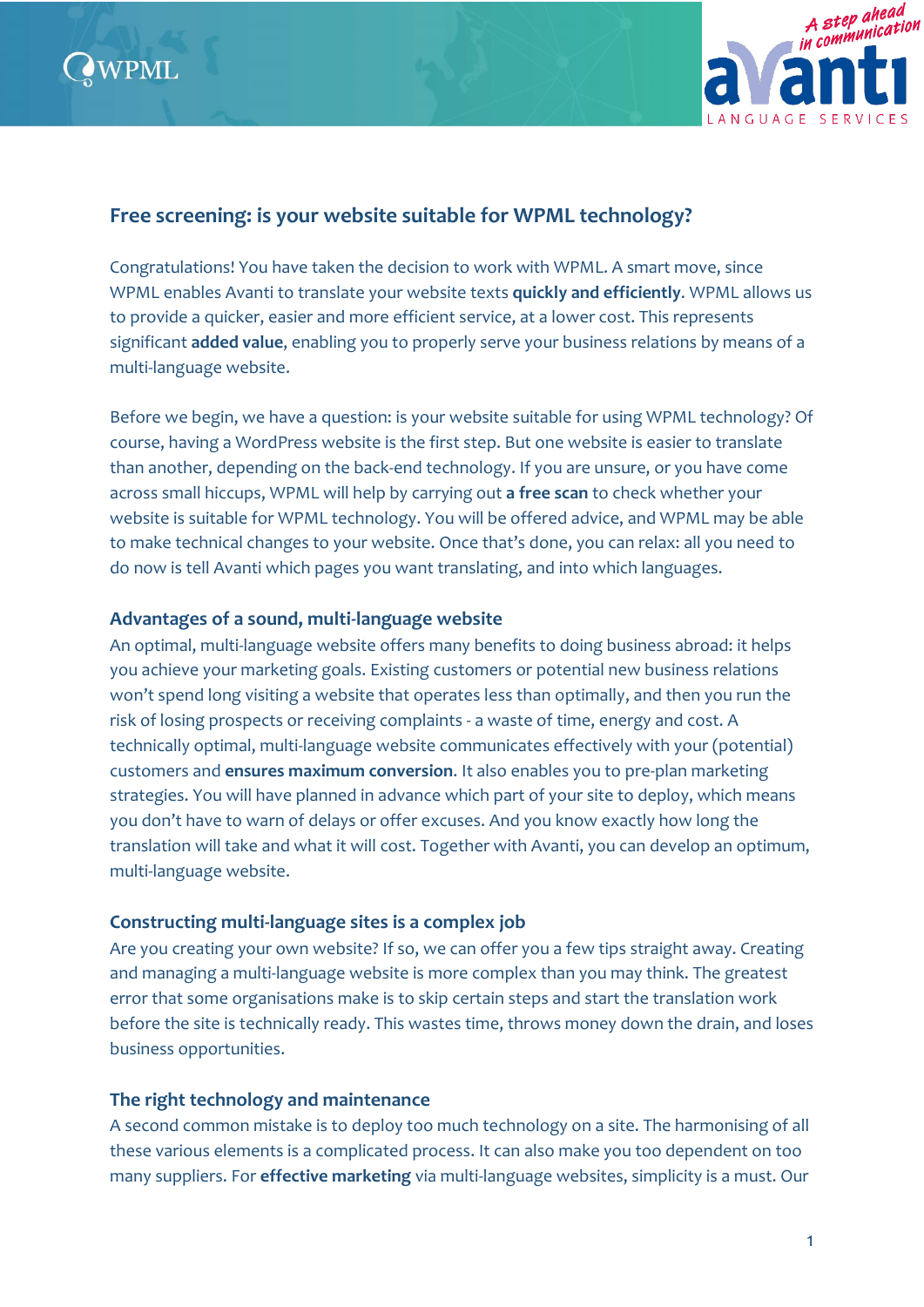advice is that you only use the functionalities that you really need, so that you limit the risks of anything going wrong. A third very common error is a lack of maintenance. Your site may well look great and work well on the day it goes live, but if you don't update your software at regular intervals, all of this will have been for nothing.

#### **Tips for an effective, multi-language website**

What steps can you take to develop an effective, multi-language website? Hire the right people; avoid too much functionality; select the parts you want to have translated; carry out a test run; and keep all plugins up-to-date.

### **Tip 1 – Get the right people onboard**

Building a good website is a skill in its own right. Building a multi-language website requires even greater skills. Avanti works with th[e WordPress Multilingual plugin;](https://wpml.org/home/translation-ready-review/?tsName=Avanti) our partner, the WPML team, works alongside [specialist developers](https://wpml.org/contractors/). That's why we advise you to hire an [expert from WPML](https://wpml.org/contractors/) to screen your website and make any adjustments. Whether you are already building your website, or are waiting to get started, WPML is the designated organisation for testing your website and the use of their technology. The team can provide you or your IT team with **optimum support** in (further) developing your site. And then it's simple for Avanti to set about translating your message to your customers.

### **Tip 2 – Choose the right plugins**

We have noticed that some of our customers are tempted to add extras to their website, simply because they can. Or because some people from within their organisation have different views about functions they consider to be 'critical'. This process can result in a website in which different technologies are unable to communicate with each other, and in which you become too dependent on too many different suppliers. This in turn makes the site harder to translate, and to maintain. WordPress sites use one theme and a list of fixed plugins. The theme determines how the website looks, and the plugins add functionality. You should ensure that your choice of theme and plugins can be used for multi-language sites.

Do you want to check your situation? Then go to these sites:

[multi-language](https://wpml.org/documentation/theme-compatibility/) themes [multi-language](https://wpml.org/documentation/plugins-compatibility/) plugins

Even if you have checked that the plugins on your site are multi-language, too many plugins can cause problems. To simplify advanced, multi-language sites, WPML offers you as a customer [free plugins for building your site,](https://wpml.org/documentation/developing-custom-multilingual-sites/types-and-views-lite/) using the [Toolset](https://toolset.com/) supplied by the WPML team for this purpose. Because of the design, everything works well. However, if any problem should unexpectedly arise **you are completely covered** at all times under our service contract with WPML.

## **Tip 3 – Select the pages you want translated**